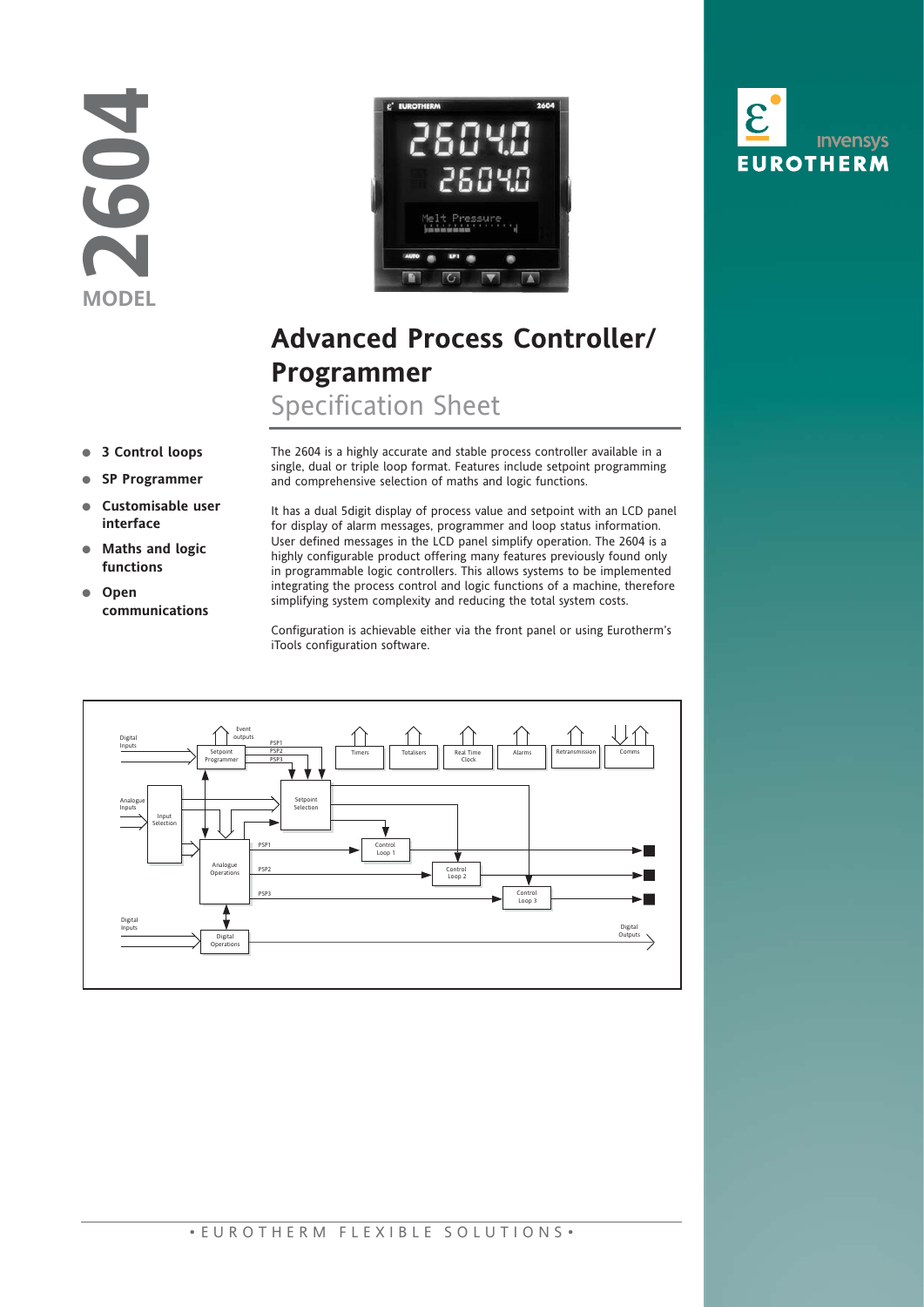### **Control functions**

- **3 Control loops**
- **PID, VP or ON/OFF**
- **Cascade, ratio or override**
- **Gain scheduling**
- **Configurable control strategies**

Eurotherm's advanced control algorithm gives stable straight-line control. Automatic tuning simplifies the commissioning procedure by performing a one shot tune to calculate the optimum PID values. To further optimise control especially in programmer applications, gain scheduling can be used to transfer control between up to six sets of PID values.



iTools configuration software

#### **Setpoint programmer**

- **50 Programs**
- **3 Profiled setpoints/program**
- **500 Segments**
- **16 Event outputs**

Ideal for applications such as atmosphere or vacuum furnaces, and environmental chambers. The 2604 user interface offers the user an extremely easy method of editing, selecting and running programs.



Dual temperature/carbon programmer iTools setpoint program editor

#### **IO Hardware**

- **0.25uV PV input resolution**
- **Fixed and modular IO**
- **250Vac isolation**
- **Expandable IO**
- **Easily upgraded**



The 2604 incorporates a self correcting input circuit (INSTANT ACCURACY) to maximise accuracy and performance during initial warm up and changes in ambient temperature.

One universal and one high level analogue inputs, along with 10 digital IO are included as standard. Additionally, a further 5 IO modules may be fitted providing very flexible input/output combinations. The series 2000IO expander unit can provide a additional 20 digital inputs and 20 digital outputs.

#### **iTools setpoint program editor**

- **Offline or online editing on PC**
- **Graphical representation**
- **Advanced editing functions**
- **Storage and retrieval of program files**

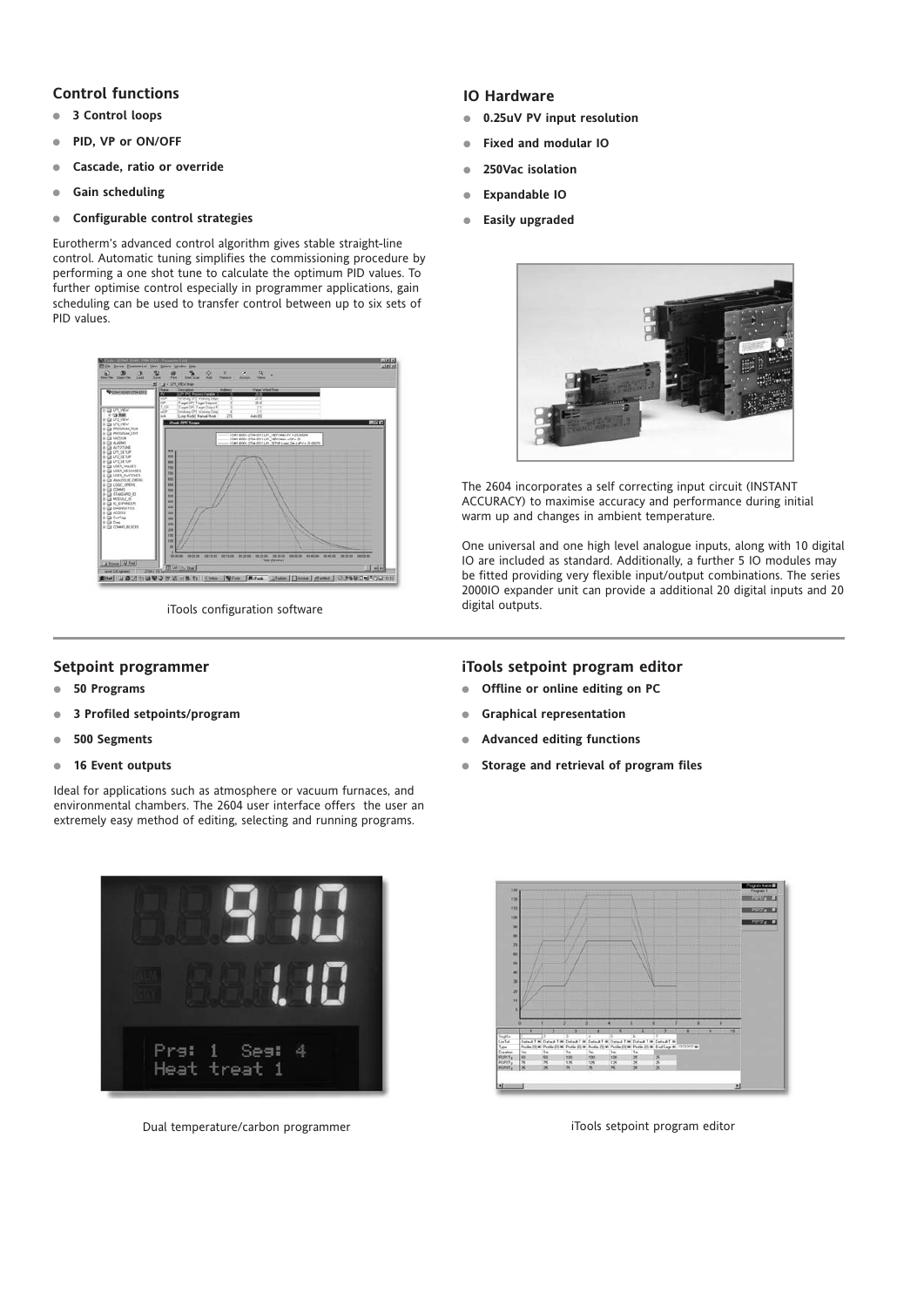# **Toolkit functions**

- **Mathematical calculations**
- **Combinational logic**
- **Real time clock**
- **Timer functions**

Operators include; Add, Subtract, Log, Exp, SQRT, AND, OR Max, Min, Select and many more

ToolKit blocks allows the user to create custom solutions by internally wiring analogue and digital operations together in flexible ways. 24 analogue and 32 digital operations are available. Other functions are available including timers, totalisers and a real time clock. interest of the state of the iTools toolkit block editor



#### **I/O Expander**

- **20 Logic inputs**
- **20 Relay outputs**

The 2000IO expander can increase the digital IO providing the option for greater remote operation of the programmer and expands the 2604 logic capability.



#### **Slave communications**

- **Modbus™ RTU**
- **Profibus® DP**
- **DeviceNet®**
- **EI-Bisync**

The 2604 supports two slave communication ports. Its modular build provides the user with a selection of communication protocols allowing easy integration into both PLC and PC supervisory systems.

When using Profibus DP a GSD file has to be created, containing the information relating to the instruments parameters, that a Profibus master needs in order to communicate with its slave device. The GSD file for a 2604 is created using Eurotherm's GSD file editor.



Profibus GSD editor

#### **Master communications**

- **Modbus protocol**
- **25 read/write parameters**
- **Expands available hardware**
- **Interfaces to most Modbus slaves**

Master Modbus communications significantly increases the applications open to 2604. In its simplest form it can be used to retransmit a setpoint to a number of slave controllers in a multi-zone furnace.

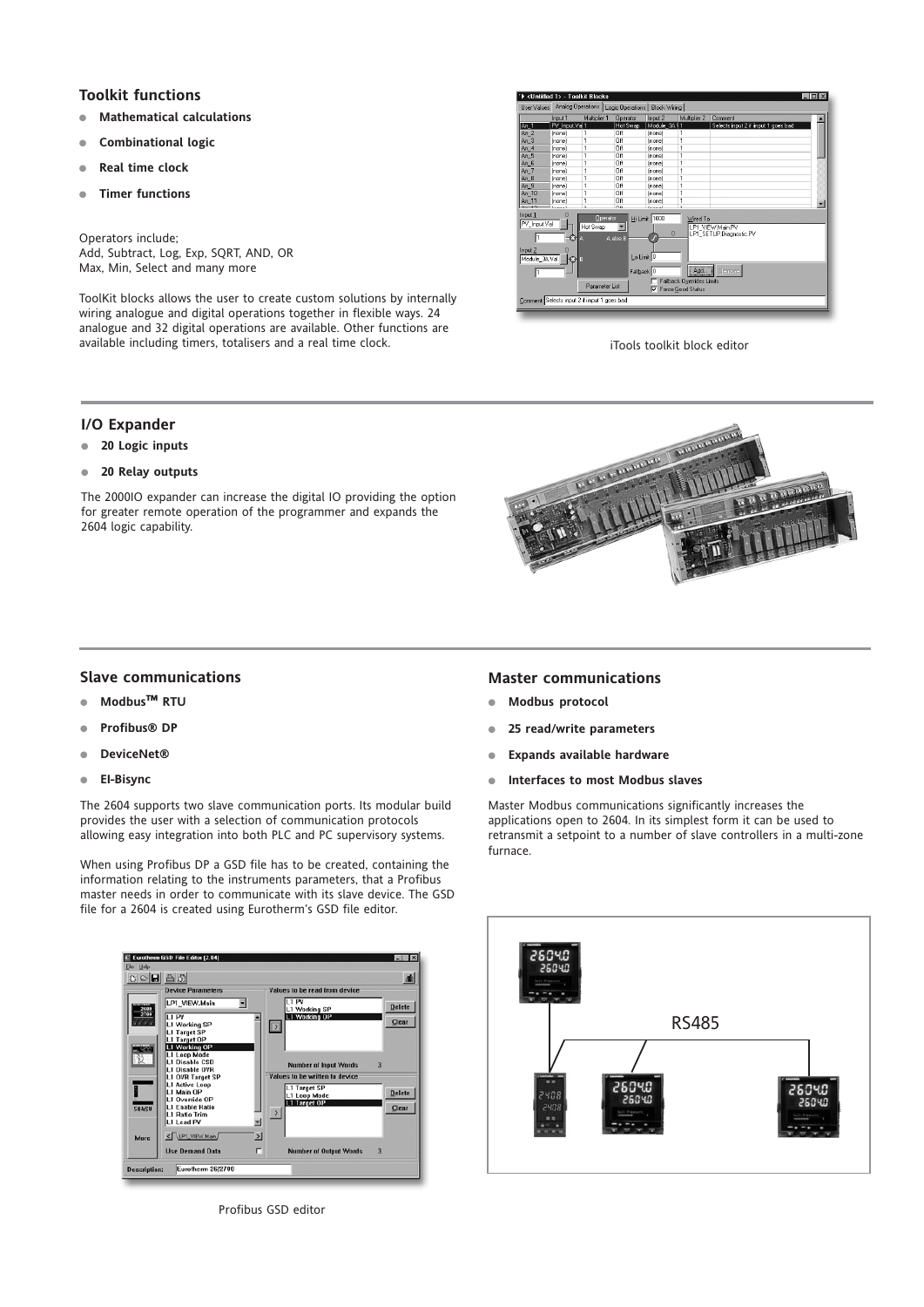#### **% Relative humidity**

- **%RH or Dewpoint Measurement**
- **Pressure compensation**
- **Boost heat/cool**
- **Compressor timer**
- **Cooling bypass output**

Ideal for use in applications where it is necessary to simulate the environmental conditions of temperature, humidity, altitude or light. The setpoint programmer is used to generate synchronised profiles of up to three variables. Other options allow configuration of signals to turn on a compressor, operate a bypass or operate further stages of heating and cooling.



#### **Carbon potential**

- **%CP, O2 or Dewpoint measurement**
- **CO correction**
- **Probe burn off and sooting alarm**
- **Sooting alarm**

Ideal for use in gas carburising furnaces where Zirconia probes are used to measure Carbon Potential. A three loop controller can be used to control furnace temperature, carbon potential and quench. The setpoint programmer is used in batch applications to generate synchronised temperature and carbon profiles.



#### **Melt pressure**

- **350**Ω **Strain gauge input**
- **Transducer excitation**
- **Pressure alarms**
- **Screen blockage alarm**
- **Simple user calibration with shunt**

Suitable for precision pressure control in the plastic extrusion industries. Additionally a second pressure transducer can be used to provide a differential pressure alarm when the screen starts to block. Various machine start up strategies can be used to ensure a smooth transition from auto to manual mode.

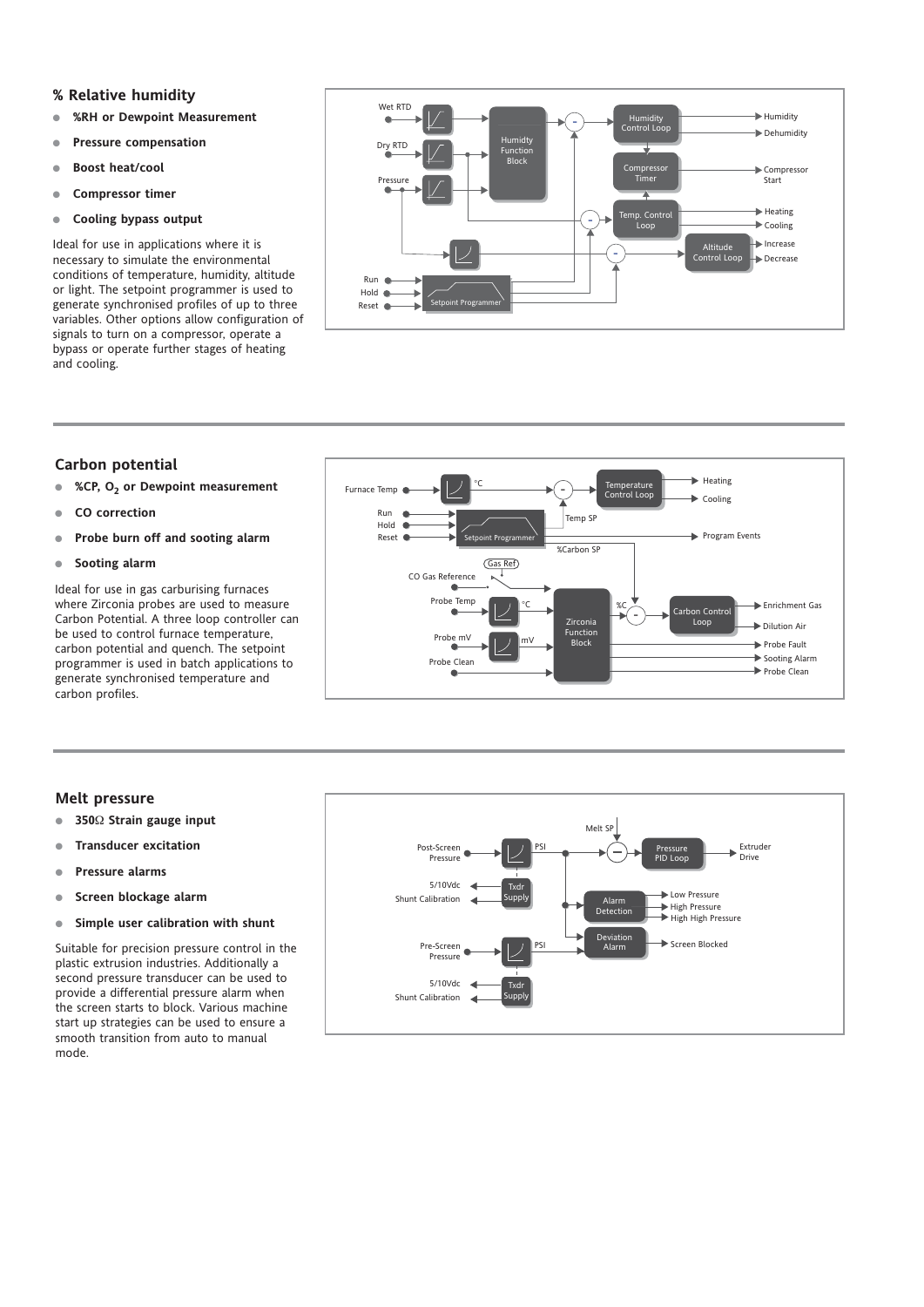# **TECHNICAL SPECIFICATION**

| General                                                                 |                                                                          |
|-------------------------------------------------------------------------|--------------------------------------------------------------------------|
| <b>Environmental performance</b>                                        |                                                                          |
| Temperature limits<br>Operation:                                        | 0 to $50^{\circ}$ C                                                      |
| Storage:                                                                | -10 to $70^{\circ}$ C                                                    |
| Operation:<br>Humidity limits<br>Storage:                               | 5 to 95% RH non condensing<br>5 to 95% RH non condensing                 |
| Panel sealing:                                                          | IP65, Nema 4X                                                            |
| Vibration:                                                              | 2g peak, 10 to 150Hz                                                     |
| Altitude:                                                               | <2000 metres                                                             |
| Atmospheres:                                                            | Not suitable for use in explosive or                                     |
|                                                                         | corrosive atmosphere                                                     |
| Electromagnetic compatibility (EMC)<br>Emissions and immunity           | <b>BS EN61326</b>                                                        |
| Suitable for domestic, commercial and light industrial as well as heavy |                                                                          |
| industrial. (Domestic/light (Class B) emissions. Industrial (Class A)   |                                                                          |
| environmental immunity emissions.                                       |                                                                          |
|                                                                         | With Ethernet module fitted product only suitable for Class A emissions. |
| Electrical safety                                                       |                                                                          |
| <b>BS EN61010</b>                                                       | Installation cat. II; Pollution degree 2                                 |
| <b>INSTALLATION CATEGORY II</b>                                         |                                                                          |
|                                                                         | The rate impulse voltage for equipment on nominal 230V mains is 2500V.   |
|                                                                         |                                                                          |
| POLLUTION DEGREE 2                                                      |                                                                          |
|                                                                         | Normally, only non-conductive pollution occurs. Occasionally, however, a |
| temporary conductivity caused by condensation shall be expected         |                                                                          |
| Physical -                                                              |                                                                          |
| Panel mounting:                                                         | 1/4 DIN                                                                  |
| Dimensions and weight:<br>Panel cut-out dimensions:                     | 96W x 96H x 150D mm, 600g<br>92W x 92Hmm                                 |
|                                                                         |                                                                          |
| <b>Control options</b><br>No. of loops:                                 | $1, 2$ or $3$ loops                                                      |
| Options:                                                                | Cascade, Ratio or Override                                               |
| Modes:                                                                  | PID, ON/OFF or Valve Position                                            |
| Applications:                                                           | Carbon Potential, Humidity                                               |
| Approvals -                                                             | CE, cUL listed (file E57766), Gost                                       |
|                                                                         | Suitable for use in Nadcap and                                           |
|                                                                         | AMS2750D applications under System                                       |
|                                                                         |                                                                          |
|                                                                         | Accuracy Test calibration conditions                                     |
| Standard I/O                                                            |                                                                          |
| Precision PV input                                                      |                                                                          |
| Accuracy:                                                               | ±0.1%                                                                    |
| Ranges:                                                                 | mV, mA, volts or RTD (PT100)                                             |
| Thermocouple types:<br>Cold junction:                                   | J, K, I, N, R, S, B, PII, C, plus others<br>Ext 0°C. 45°C or 50°C        |
|                                                                         |                                                                          |
| Analogue input<br>Allocation:                                           | 1 fitted                                                                 |
| Accuracy:                                                               | ±0.1%                                                                    |
| Ranges:                                                                 | -10V to 10V or 0 to 20mA                                                 |
| Digital I/O                                                             |                                                                          |
| Types:                                                                  | 1 digital input                                                          |
|                                                                         | 7 Bi-directional input/outputs<br>1 Changeover relay                     |
|                                                                         |                                                                          |
| <b>Modules</b>                                                          |                                                                          |
| Digital outputs<br>Types:                                               | Single Relay, Dual Relay, Single Triac,                                  |
|                                                                         | Dual Triac, Single Logic and Triple Logic                                |
|                                                                         | module                                                                   |
| Allocation:                                                             | Slot 1, 3, 4, 5 or 6 (Max 3 Triacs                                       |
|                                                                         | per unit)                                                                |
| Digital inputs                                                          |                                                                          |
| Types:<br>Allocation:                                                   | Triple contact input, Triple logic input<br>Slot 1, 3, 4, 5 or 6         |
| Analogue outputs                                                        |                                                                          |
| Types:                                                                  | DC Control or DC                                                         |
|                                                                         | Retransmission (5 Max)                                                   |
| Allocation:                                                             | Slot 1, 3, 4, 5 or 6<br>0 to 20mA or 0 to 10Vdc                          |
| Range:                                                                  |                                                                          |
| <b>Dual Analogue outputs</b><br>Allocation:                             | Slot 1, 4 or 5                                                           |
| Range:                                                                  | 4-20mA or 24Vdc transmitter PSU                                          |
| High Resolution Analogue output                                         |                                                                          |
| Allocation:                                                             | Slot 1, 4 or 5                                                           |
| Range:                                                                  | 4-20mA and 24Vdc transmitter PSU                                         |
| <b>Transmitter PSU</b><br>Allocation:                                   | Slot 1, 3, 4, 5 or 6                                                     |

| Transducer supply                                  |                                                      |
|----------------------------------------------------|------------------------------------------------------|
| Bridge voltage:                                    | Software selectable, 5 or 10Vdc                      |
| Bridge resistance:                                 | 300 $\Omega$ to 15Kohms                              |
| Potentiometer input -                              |                                                      |
| Potentiometer resistance 330 $\Omega$ to 150 kohms |                                                      |
| <b>Precision PV input (Module)</b>                 |                                                      |
| Allocation:                                        | Slot 3 or 6                                          |
| Accuracy:                                          | ±0.1%                                                |
| Ranges:                                            | mV, mA, volts or RTD (PT100)                         |
| Thermocouple types:                                | J, K, T, L, N, R, S, B, PII, C, plus others          |
| Cold junction:                                     | Ext 0°C, 45°C or 50°C                                |
| Dual (Probe) input                                 |                                                      |
| Allocation:                                        | Slot 3 or 6                                          |
| Accuracy:                                          | ±0.1%                                                |
| Ranges:                                            | mV, mA, volts or RTD (PT100)                         |
| Thermocouple types:                                | J, K, T, L, N, R, S, B, PII, C, plus others          |
| Cold junction:                                     | Ext 0°C, 45°C or 50°C                                |
| Analogue input (module)                            |                                                      |
| Allocation:                                        | Slot 1, 3, 4 or 6                                    |
| Accuracy:                                          | ±0.2%                                                |
| Ranges:                                            | mV, mA, volts or RTD (PT100)                         |
| Thermocouple types:                                | J, K, T, L, N, R, S, B, PII, C, plus others          |
| Cold junction:                                     | Ext 0°C, 45°C or 50°C                                |
| <b>Setpoint Programmer</b>                         |                                                      |
| No profiles:                                       | 1, 2 or 3 profiles                                   |
| No. of programs:                                   | 50 programs max.                                     |
| No. of segments:                                   | 500 time to target segments (max.) or                |
|                                                    | 400 ramp rate segments (max.)                        |
| Event outputs:                                     | Up to 16                                             |
| I/O Expander                                       |                                                      |
|                                                    |                                                      |
| 10 I/O version:                                    | 4 Changeover and 6 normally open relay               |
|                                                    | contacts                                             |
|                                                    | 10 Logic inputs                                      |
| 20 I/O version:                                    | 4 Changeover and 16 normally open                    |
|                                                    | contacts                                             |
|                                                    | 20 Logic inputs                                      |
| <b>Advanced Functions</b>                          |                                                      |
| Application blocks:                                | 32 digital operations                                |
|                                                    | 24 analogue operations                               |
|                                                    | 12 user values                                       |
| Timers:                                            | 4 ON pulse, OFF delay, one shot and                  |
|                                                    | min-ON                                               |
| Totalisers:                                        | 4, trigger level and reset input                     |
| Pattern generators:                                | 16 patterns each with 16 bits                        |
| Real time clock:                                   | Day of the week and time                             |
| Customisable screens:                              | 8 user screens                                       |
| User switches:                                     | 8, toggle and momentary function                     |
| <b>Slave communications</b>                        |                                                      |
| Allocation:                                        | Slot H or J (DeviceNet/Profibus slot H               |
|                                                    | only)                                                |
| Types:                                             | Profibus DP RS485                                    |
|                                                    | Modbus RTU RS485 (2 wire)<br>RS485 (5 wire) or RS232 |
|                                                    | <b>DeviceNet</b>                                     |
|                                                    | El-Bisyc (subset of parameters)                      |
| <b>Master communications</b>                       |                                                      |
| Allocation:                                        | Slot I                                               |
| Types:                                             | Modbus RTU RS485 (2 wire),                           |
|                                                    | RS485 (4 wire) or RS232<br>25 read/write             |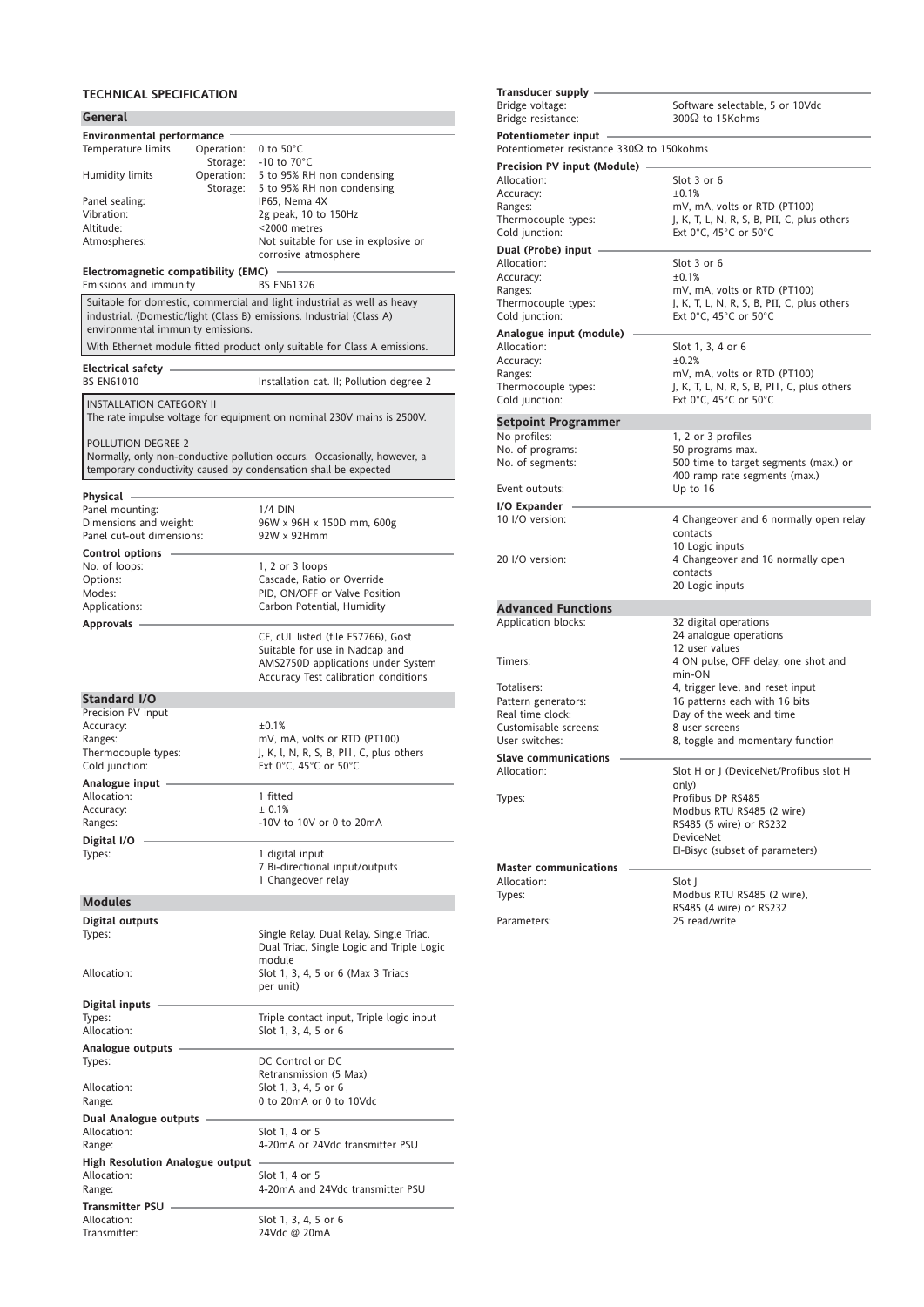# **Ordering code**

Hardware coding

| <b>Controller</b><br><b>Supply</b><br>Voltage<br><b>Type</b><br><b>Controller Type</b>                          | Loop/<br><b>Applications</b><br>I/O slot 1<br>Programs<br>Loop/Programs                                                                                                                                                                          | $1/O$ slot $3$<br>I/O slot 4<br>I/O slots 1,3,4,5,6                                                                                                                                                                                                                                                                                                       |
|-----------------------------------------------------------------------------------------------------------------|--------------------------------------------------------------------------------------------------------------------------------------------------------------------------------------------------------------------------------------------------|-----------------------------------------------------------------------------------------------------------------------------------------------------------------------------------------------------------------------------------------------------------------------------------------------------------------------------------------------------------|
| 2604 Standard<br>2604f Profibus<br><b>Supply Voltage</b><br>85-264Vac<br><b>VH</b><br><b>VL</b><br>20-29 Vac/dc | <b>First digit</b><br>1- One loop<br>2- Two loops<br>3- Three loops<br>Second digit<br>-XX No programs<br>-2- Twenty programs<br>-5- Fifty programs<br><b>Third digit</b><br>-XX No programs<br>$-1$ 1 Profile<br>$-2$ 2 Profile<br>-3 3 Profile | XX None fitted<br>R4 Change over relay<br>R <sub>2</sub> 2 Pin relay<br><b>RR</b> Dual relay<br>T <sub>2</sub> Triac<br><b>TT</b> Dual triac<br>D4 DC Control<br><b>D6</b> DC retransmission<br>PV PV Input<br>(Slots 3 & 6 only)<br>TL Triple logic input<br><b>TK</b> Triple contact input<br>TP Triple logic output<br>MS 24Vdc t'mitter. PSU          |
| - ENG - U1 - IT<br>profile programs.                                                                            | <b>Applications</b><br>Standard<br><b>XX</b><br><b>ZC</b><br>Zirconia                                                                                                                                                                            | <b>VU</b> Pot. input<br>G3 5Vdc t'ducer PSU<br>G5 10Vdc t'ducer PSU<br>AM Analogue input module<br>(not in slot 5)<br>DP Dual DC (probe) input <sup>(4)</sup><br>(Slots 3 and 6 only)<br>DO Dual 4-20mA<br>OP/24Vdc PSU<br>(Slots 1, 4 & 5 only)<br>LO Iso. single logic OP<br><b>HR</b> Hi Resolution DC<br>retrans & 24Vdc PSU<br>(Slots 1, 4 & 5 only) |

#### **Example ordering code**

*This code describes a 3 loop controller with capability to store 20 three Supply voltage is 85-264Vac. 2604 - VH - 323 - XX - RR - PV - D4 - TP - PV - XX - A2 - XX - ENG - U1 - IT*

*Modular hardware: 2 x PV input, 1 x Dual relay, 1 x DC control, 1 x Triple logic output, EIA-232 Comms. 16 analogue and 16 digital operations, iTools supplied with controller*

Configuration coding (optional)

|                | <b>Loop Function</b>             |                       |              | <b>Process Inputs</b>   |                         | Analogue |
|----------------|----------------------------------|-----------------------|--------------|-------------------------|-------------------------|----------|
| Loop 1<br>Type | Loop <sub>2</sub><br><b>Type</b> | Loop 3<br><b>Type</b> | Loop 1<br>PV | Loop <sub>2</sub><br>PV | Loop <sub>3</sub><br>PV | Input    |
|                |                                  |                       |              |                         |                         |          |

| <b>Loop Function</b>                                                                                                                                                                                                                   |                   | Process Inputs (Input type)                                                                                                                                                                                                                                                                                                                                                                                   |                                                                                    |                                                                                               |                                                                                                                                                                                                                                                                                               |
|----------------------------------------------------------------------------------------------------------------------------------------------------------------------------------------------------------------------------------------|-------------------|---------------------------------------------------------------------------------------------------------------------------------------------------------------------------------------------------------------------------------------------------------------------------------------------------------------------------------------------------------------------------------------------------------------|------------------------------------------------------------------------------------|-----------------------------------------------------------------------------------------------|-----------------------------------------------------------------------------------------------------------------------------------------------------------------------------------------------------------------------------------------------------------------------------------------------|
| <b>XXXX</b> None<br>s.<br>Standard PID<br>C<br>Cascade<br>R.<br>Ratio<br>0<br>Override(7)<br><b>PID</b> PID control<br><b>ONF</b> On/Off control<br>PID/OnOff control<br><b>PIF</b><br>VP1 VP without feedback<br>VP2 VP with feedback | J                 | X<br>None<br>J Thermocouple<br>K Thermocouple<br>K<br>т<br>T Thermocouple<br>L Thermocouple<br>L<br>N Thermocouple<br>N<br>R Thermocouple<br>R<br>S<br>S Thermocouple<br>B<br><b>B</b> Thermocouple<br><b>Platinell II</b><br>P<br>C<br>C Thermocouple<br>Z<br>RTD/Pt100<br>4-20mA linear<br>A<br>Y<br>0-20mA linear<br>W<br>0-5Vdc linear<br>G<br>1-5Vdc linear<br>$\overline{\mathsf{v}}$<br>0-10Vdc linear |                                                                                    | Q<br>D<br>E<br>1<br>$\overline{2}$<br>$\overline{\mathbf{3}}$<br>$\Delta$<br>5<br>6<br>7<br>8 | <b>Custom downloads</b><br>(replace C)<br>Custom curve<br>D thermocouple<br>E thermocouple<br>Ni/Ni18%Mo<br>Pt20%Rh/Pt40%Rh<br>W/W26%Re<br>(Engelhard)<br>W/W26%Re<br>(Hoskins)<br>W5%Re/W26%Re<br>(Engelhard)<br>W5%Re/W26%Re<br>(Bucose)<br>Pt10%Rh/Pt40%Rh<br>Exergen K80<br>I.R pyrometer |
|                                                                                                                                                                                                                                        | G<br>$\mathsf{V}$ | Table 1<br>A<br>Y<br>W                                                                                                                                                                                                                                                                                                                                                                                        | 4-20mA linear<br>0-20mA linear<br>0-5Vdc linear<br>1-5Vdc linear<br>0-10Vdc linear |                                                                                               |                                                                                                                                                                                                                                                                                               |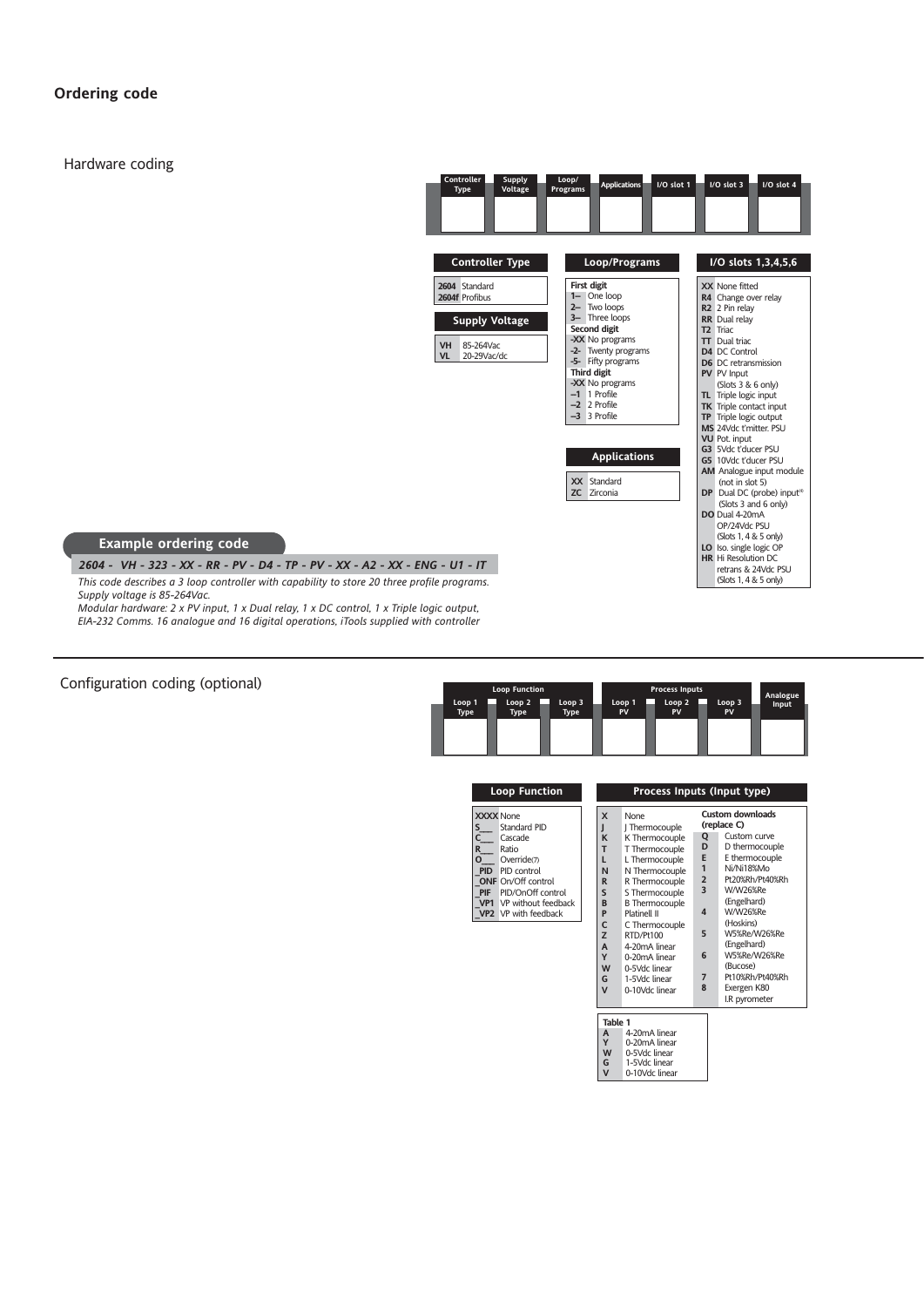|                                                       | I/O slot 5<br>I/O slot 6                                                                                                                                                                                   | Comms H<br>Comms J                                                                                                                                                                               | Manual                                                           | <b>Toolkit</b><br><b>Technical</b><br><b>Functions</b><br>Support                                                    | Config.<br><b>Tools</b>                                                                                                                                                               |
|-------------------------------------------------------|------------------------------------------------------------------------------------------------------------------------------------------------------------------------------------------------------------|--------------------------------------------------------------------------------------------------------------------------------------------------------------------------------------------------|------------------------------------------------------------------|----------------------------------------------------------------------------------------------------------------------|---------------------------------------------------------------------------------------------------------------------------------------------------------------------------------------|
| <b>Y2</b><br>F <sub>2</sub><br><b>AE</b><br><b>FE</b> | <b>Comms H</b><br>XX None fitted<br>A2 232 Modbus<br>2W 485 Modbus<br>4W 485 Modbus<br>232 Bisync <sup>(5)</sup><br>YE 2W 485 Bisync (5)<br>4W 485 Bisync (5)<br><b>PB</b> Profibus<br><b>DN</b> DeviceNet | <b>Manual</b><br><b>ENG</b> English<br><b>FRA</b> French<br><b>GER</b> German<br><b>SPA</b> Spain<br>Italian<br><b>ITA</b><br><b>NED</b> Dutch<br><b>SWE</b> Swedish<br><b>Toolkit Functions</b> | <b>TS1</b><br><b>TS2</b><br><b>TS4</b><br>TS8<br>TS <sub>0</sub> | <b>Technical Support</b><br>1 Hour<br>2 Hours<br>4 Hours<br>8 Hours<br><b>NONE</b><br><b>Config Tools</b><br>XX None | Hardware no<br>$\mathcal{I}$ .<br>Basic Cor<br>timers ar<br>Toolkit 1<br>$\mathcal{P}$<br>digital pi<br>Toolkit 2<br>3.<br>16 digita<br>Dual and<br>4.<br>isolated<br>EI-Bisync<br>5. |
| F <sub>2</sub>                                        | Comms J<br>XX None fitted<br>A2 232 Modbus<br><b>Y2</b> 2W 485 Modbus<br>4W 485 Modbus<br>M1 232 Master<br><b>M2</b> 2W 485 Master<br><b>M3</b> 4W 485 Master                                              | <b>XX</b> Standard<br>U1 Toolkit level 1 $^{\circ}$<br><b>U2</b> Toolkit level $2^{(3)}$                                                                                                         | $\mathsf{I}$                                                     | iTools                                                                                                               | The HR n<br>6.<br>24Vdc p                                                                                                                                                             |

*Hardware notes:*

- *1. Basic Controller/Programmer includes 8 digital registers, 4 timers and 4 totalisers.*
- *2. Toolkit 1 includes 16 analogue, 16 digital, pattern generator, digital programmer, analogue switch and 4 user values.*
- *3. Toolkit 2 includes Toolkit 1 plus extra 8 analogue, 16 digital\operations and 8 user values.*
- *4. Dual analogue input suitable for Carbon Probes. (Inputs not*  from each other)
- *5. EI-Bisync includes only a subset of parameters. 6. The HR module has 1 high resolution DC output and 1*  **Comms J** *24Vdc power supply.*

| <b>Slot Function</b> |        |        |        |        |  |
|----------------------|--------|--------|--------|--------|--|
| Slot 1               | Slot 3 | Slot 4 | Slot 5 | Slot 6 |  |
|                      |        |        |        |        |  |

| P2-<br>P3-<br>$S1-$<br>S2-<br>$S3-$<br>A1-<br>A2-<br>$A3-$<br>$L1-$<br>$L2-$<br>L3- | <b>Analogue Input</b><br><b>XXX</b> None<br>PV Loop 2<br>PV Loop 3<br>SP Loop 1<br>SP Loop 2<br>SP Loop 3<br>Aux. PV Loop 1<br>Aux. PV Loop 2<br>Aux. PV Loop 3<br>Ratio Lead PV Loop 1<br>Ratio Lead PV Loop 2<br>Ratio Lead PV Loop 3<br>For input range select third<br>digit from table 1 | X<br>$\frac{2}{5}$<br>D |
|-------------------------------------------------------------------------------------|-----------------------------------------------------------------------------------------------------------------------------------------------------------------------------------------------------------------------------------------------------------------------------------------------|-------------------------|
|                                                                                     |                                                                                                                                                                                                                                                                                               |                         |
|                                                                                     |                                                                                                                                                                                                                                                                                               |                         |

|            | <b>Slot Function</b>       |       |                               |  |  |  |
|------------|----------------------------|-------|-------------------------------|--|--|--|
|            | XXX Unconfigured           |       | Single DC outputs             |  |  |  |
| $1-$       | Loop no. 1                 | -H-   | PID Heat                      |  |  |  |
| $2 -$      | Loop no. 2                 | -C-   | PID Cool                      |  |  |  |
| $3 -$      | Loop no. 3                 | ᅚ     | PV retransmission             |  |  |  |
|            | Single relay, triac, logic |       | -S- SP retransmission         |  |  |  |
| -HX        | Heat                       |       | For output range select third |  |  |  |
| -CX        | Cool                       |       | digit from table 1            |  |  |  |
|            | Dual relay or triac        |       | <b>Precision PV input</b>     |  |  |  |
| -HC        | PID Heat & Cool            | -PV   | PV input module               |  |  |  |
| -VH        | <b>VP Heat</b>             | -PA   | Aux PV input (8)              |  |  |  |
| -AA        | FSH & FSH                  | -PL   | Ratio lead input              |  |  |  |
| $-AB$      | FSH & FSL                  |       | Analogue input                |  |  |  |
| -AC        | DH & DL                    | -R-   | Setpoint                      |  |  |  |
| -AD        | FSH & DH                   |       | For input range select third  |  |  |  |
| -AE        | FSL & DL                   |       | digit from table 1            |  |  |  |
| -AF        | FSL & FSL                  |       | Aux. & lead PV inputs         |  |  |  |
| -AG        | FSH & DB                   | -L- 1 | Ratio lead input              |  |  |  |
| -AH        | FSL & DB                   | -В-   | Aux. PV input                 |  |  |  |
| -AI        | DB & DB                    |       | For input range select third  |  |  |  |
|            | <b>HHX</b> Heat output for |       | digit from table 1            |  |  |  |
|            | loops $1 & 2$              |       | <b>Potentiometer input</b>    |  |  |  |
| <b>CCX</b> | Cool OP's loops 1 & 2      | -VF   | VP Heat feedback              |  |  |  |
| P12        | Prog events 1 & 2          | -RS   | Remote SP                     |  |  |  |
| P34        | Prog events 3 & 4          |       | Dual DC 4-20mA/24Vdc          |  |  |  |
| <b>P56</b> | Prog events 5 & 6          |       | <b>PSU Output</b>             |  |  |  |
| <b>P78</b> | Prog events 7 & 8          |       | <b>HHX</b> Heat output for    |  |  |  |
|            | <b>Triple logic output</b> |       | loops $1 & 2$                 |  |  |  |
| -HX        | CH1 Heat                   | -HC   | <b>Heat Cool</b>              |  |  |  |
| -CX        | CH <sub>1</sub> Cool       |       | -HT CH1 Heat, Ch 2 PSU        |  |  |  |
| -HC        | CH 1 Heat, CH2 Cool        |       | <b>TTX</b> Both channels PSU  |  |  |  |
|            | <b>HHX</b> Heat output     |       | <b>High Resolution DC OP</b>  |  |  |  |
|            | loops $1 & 2$              | -TA   | 4-20mA PV Retrans             |  |  |  |
|            | <b>HHH</b> Heat output for | -TV   | 0-10V PV Retrans              |  |  |  |
|            | loops 1, 2 & 3             | -SA - | 4-20mA SP Retrans             |  |  |  |
|            |                            | -SV   | 0-10V SP Retrans              |  |  |  |

#### *General notes:*

- *1. Loop 1 PV defaults to main PV input on microboard. Loop 2 and 3 PV inputs must be fitted in I/O*
- *slots 3 or 6 or be assigned to the analogue input. 2. Alarm configuration refers to loop alarms only. One selection is allowed per loop.*
- *Additional alarms are available for the user to configure.*
- *3. Thermocouple and RTD inputs assume sensor min and max values with no decimal point.*
- *4. Linear inputs are ranged 0-100%, no decimal point. 5. Temperature units will be °C unless ordered by USA where °F will be used.*
- *6. Remote setpoints assume loop min & max ranges.*
- *7. VP1,VP2, VP3 and VP4 are not available with override function.*
- 
- *8. For Cascade and Override inputs only. 9. HR module should be used in feedback mode, please refer to TIBC160*.